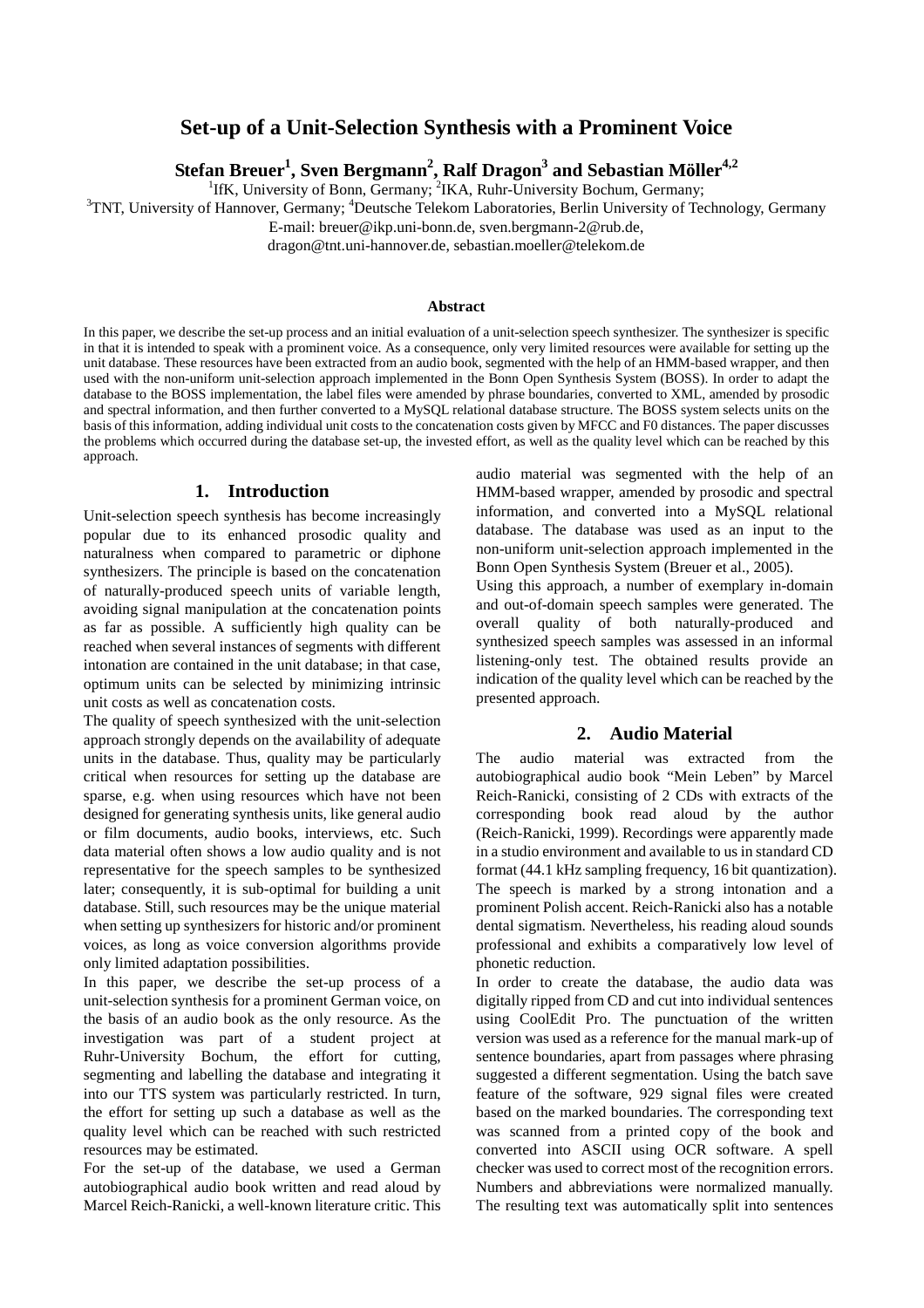using MS Excel. The differences in text and signal segmentations were, again, resolved manually in the text version.

Lexical items were automatically extracted from this text and transcribed using the Bonn Machine-Readable Pronunciation Dictionary<sup>1</sup> (BOMP) for German and the grapheme-to-phoneme faculties of the diphone-based TTS system  $HADIFIX<sup>1</sup>$  (for unknown words).

To obtain a phonetic segmentation of the corpus, a Hidden Markov Toolkit<sup>2</sup> wrapper, lam4htk<sup>3</sup>, written at the University of Hannover was used. This wrapper uses the UNIX "make" program to run the HTK tools and generate all necessary dependencies.

The lam4htk wrapper assumes one HMM with three inner states for each phone without any backward-transitions. The parameters for every state, which are transition probabilities to other states and probability densities of speech vectors, are to be determined. Therefore, sentence HMMs are built by concatenating the phone HMMs according to the transcription of the corresponding sentence. Given the recording as speech vectors, the state's parameters are chosen to maximize the joint probability when moving over all possible transitions from the first to the last state of the sentence HMM. This task is done iteratively by HTK, facilitated by the fact that there are only few possible transitions. To obtain optimal parameters over all sentences, the grammar for HTK was chosen in a way that all sentences may be recognized when given any recorded sentence. Additionally, if there are multiple possible pronunciations, HTK determines the correct one. At the end of this training step, the parameters of every phone's HMM are known. Finally, a recognition step follows which, like the training, determines a maximum likelihood and outputs the beginning and ending of the phones.

## **3. Database Annotation**

The resulting database was used in a non-uniform unit-selection approach implemented with the BOSS open software package. In order to adapt the database to the format required by BOSS, a simple conversion from the HTK label format into BLF (BOSS label format) was necessary. To alleviate the influence of incorrectly placed segment boundaries on synthesis quality, we reduced the number of concatenation points by joining certain segments into multi-phone units according to the "phoxsy" unit specification (Breuer & Abresch, 2004). No specific intonation model was used to annotate the corpus. To provide at least a minimum of prosodic information, we manually added phrase boundaries to the label files, using the BLF specification to create a basic distinction into final-rising, final-falling or progredient-rising phrase tones.

-1 In BOSS, all annotation beyond the level of segmental and phrasing information is stored in a specialized XML format. Tools to convert the label files into XML and augment this representation with further information are provided with the BOSS system. This includes e.g. F0 and mel frequency cepstrum coefficients (MFCC) which are used to determine transition costs in the unit-selection process. To conclude the adaptation of the corpus to the synthesizer, the XML files were automatically converted into a MySQL relational database structure which BOSS uses to access annotations at runtime.

### **4. BOSS Unit-Selection Synthesizer**

BOSS is a non-uniform unit-selection synthesizer in the sense that utterances are concatenated from units of different linguistically or acoustically defined levels. For the Marcel corpus, we used the word, syllable and (multi-)phone as synthesis units. In the BOSS unit-selection approach, a configurable pre-selection mechanism selects a number of available candidate units on the basis of symbolic information delivered by the preceding synthesis modules. Larger units are preferred by the pre-selection process. The final sequence of units is selected by adding the individual unit costs to the concatenation or transition costs given by the MFCC and F0 distance for each potential join and then choosing the least costly path. For the purposes of this research, the synthesizer had to rely only on the information given by the text pre-processor and transcription module, including syllable boundaries, lexical stress and the phrasing indicated by punctuation to select candidate units and assign unit costs for a given input text. A CART-based duration model was employed, but was not trained on the Reich-Ranicki corpus. Instead, the data for our female voice were used. Apart from the described mark-up and prediction of phrase breaks, no intonational model was used to generate acoustic or symbolic information that would aid in the selection of synthesis units. As a consequence of this limited prosodic information, no manipulation of either duration or F0 was applied to the signal.

## **5. Evaluation Experiment**

Although the prosodic modelling of this approach can be considered less than adequate, the results are astoundingly good. Much of the erroneous output produced can be attributed to either temporal or qualitative faults in the segmentation, that is, either a mismatch between transcription and actual realization or wrongly placed segment boundaries. The highly expressive intonation of the source material combined with the lack of modelling does not seem to lead to a higher percentage of inadequate prosodic realizations, but instead contributes to the naturalness of the synthetic voice.

In order to obtain quantitative data on the quality level which can be reached with the presented approach, an informal evaluation experiment has been conducted at Deutsche Telekom Laboratories. The experiment is informal in that only a very limited amount of speech data

http://www.ikp.uni-bonn.de/dt/forsch/phonetik/hadifix/Hadifix. en.html

<sup>2</sup> http://htk.eng.cam.ac.uk/

<sup>3</sup> http://www.tnt.uni-hannover.de/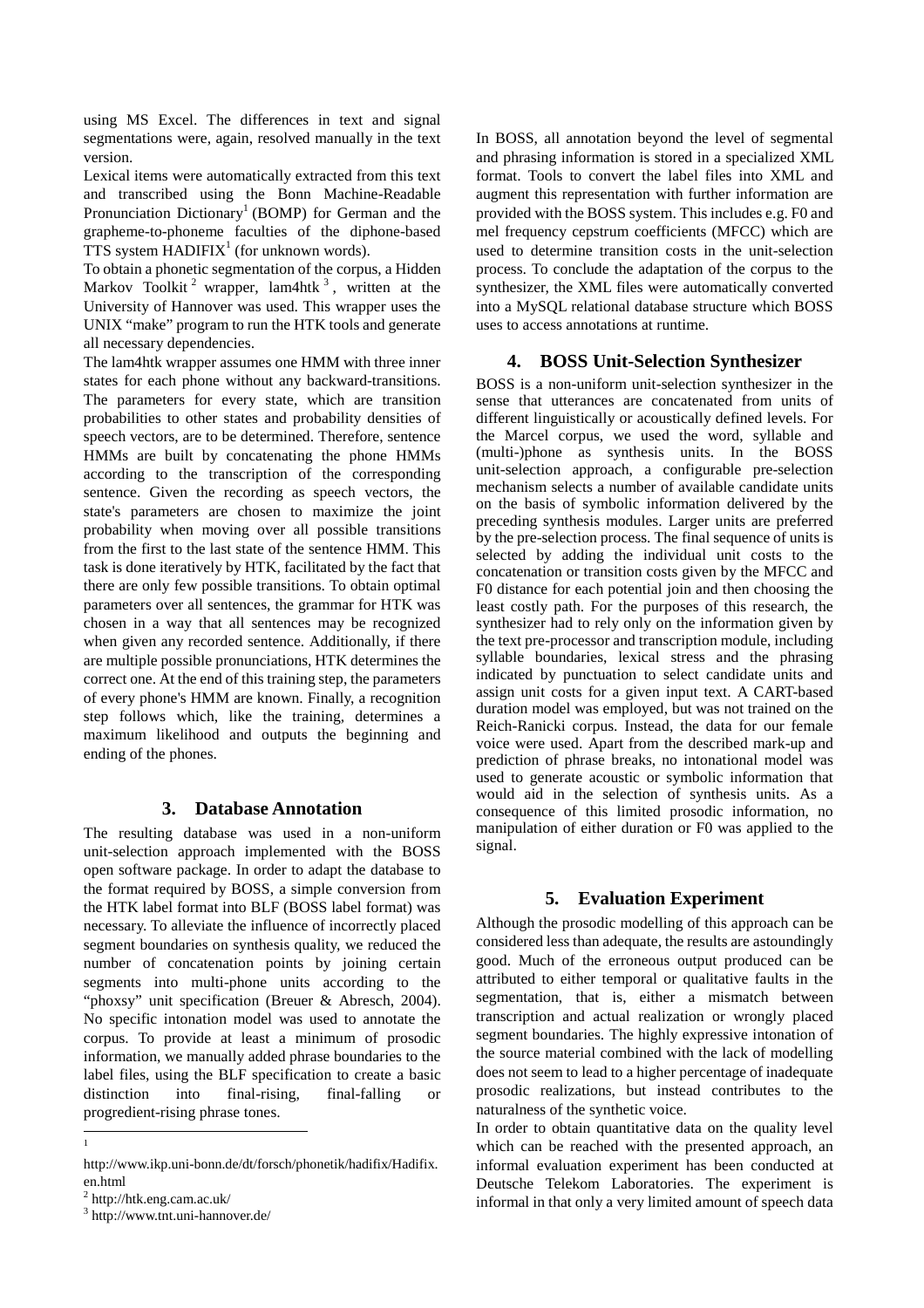could be generated, in that the test paradigm was not tailored to a specific application scenario, and in that the test participants were selected at random in a university environment. Despite of these deficiencies, we think that the results can be used as an initial guess of the obtained quality.

The speech material used for the experiment consists of three types of utterances: Firstly, 15 sentences were extracted from the original audio data (naturally-produced speech, 'n'). Secondly, these 15 sentences were re-synthesized by excluding the respective sentences from the original inventory; thus, each sentence was generated with an inventory constructed from only 928 remaining utterances instead of the full set of 929. Like the naturally-produced ones, these samples reflect only in-domain sentences, which may be important for speech synthesized from very limited resources ('s in'). Finally, 11 sentences were generated for a completely different domain, namely for a speech interface to domestic devices (sentences used in the evaluation of the INSPIRE system, see Möller et al., 2005). For generating these stimuli, the full inventory based on 929 sentences was used ('s\_out').

The 41 stimuli were judged with respect to their overall quality in a listening-only paradigm. Because the stimuli reflect different domains, it is difficult to find an application scenario which would be plausible for all stimuli. We opted for presenting the speech stimuli as the speech output component of a smart-home assistant which would be able to read audio books and operate different domestic devices. This application scenario was introduced to the test participants in a short written introduction, but because no specific parallel tasks were given, it seems doubtful whether the application context can be seen as a reference for the obtained quality judgments. In a formal evaluation, it would be important to provide such a reference context to the participants in order to obtain valid judgments which do not only reflect the "surface form" of the test stimuli, but their communicative function as well.

Stimuli were presented to the test participants in a quiet office room via headphones (Stax Lambda Pro, diffuse-field equalization). The test was administered from a graphical interface which allowed the test subjects to play the stimuli and to provide their rating on a continuous scale through a slider. The scale was labelled with 5 describing attributes corresponding to the ACR labels for overall quality, as given in ITU-T Rec. P.800 (1996). However, because of the well-known problems of the ACR scale, the scale design was modified as described in Möller (2005). Test participants were given a short introduction on the purpose of the experiment, on the application context, and on the rating procedure. Before the actual test session, three stimuli ('n', 's\_in' and 's\_out') were presented to anchor the quality space. All subjective ratings were aggregated in an SPSS table for further analysis.

13 listeners (6 males, 7 females) took part in the experiment. They were between 19 and 38 years old, with a mean of 26.5 years. As the participants were recruited in a university environment, the average age was relatively low. Only 3 of them knew Marcel Reich-Ranicki and 4 of them had experience with synthesized speech, but 8 had experience with spoken dialogue systems.



Figure 1: Mean overall quality judgments and 95% confidence intervals for naturally-produced and synthesized stimuli.

Figure 1 shows the mean overall quality ratings and 95% confidence intervals for the three types of voice ('n', 's\_in' and 's\_out'). Apparently the naturally-produced speech samples are rated considerably higher than the synthesized ones: Mean ratings and standard deviations are 4.15 (1.43) for 'n' compared to 2.11 (1.11) for 's in' and  $2.10$  (1.23) for 's out'. An analysis of variance shows that the difference is significant for 'n' vs. 's\_in' and 's\_out' ( $F = 161.5$ ,  $p < 0.001$ ), but a Tukey HSD post-hoc test shows no significant effects between 's\_in' and 's out' ( $p = 0.995$ ). Apparently, the quality level of our synthesized speech is the same for in-domain and out-of-domain samples.

The large variances show that the quality largely differs between samples: The mean ratings for each sample vary between 3.51 and 4.86 for 'n', between 1.35 and 3.15 for 's\_in', and between 1.46 and 2.70 for 's\_out'. Interestingly, the spread is about the same for the naturally-produced and for the synthesized samples. This finding is in contrast to observations made earlier, namely that the quality of unit-selection synthesis is more prone to variances between samples than naturally-produced speech (Möller, 2005). No significant differences were found between the ratings of the participants knowing Marcel Reich-Ranicki from the media and those who did not know him.

The results show that the quality level which can be reached by our unit-selection approach is significantly lower than the one of naturally-produced speech. Considering the limited size of the unit inventory and the limited effort which could be devoted for constructing it, this finding is not surprising to us. On the other hand, it is encouraging to see that approximately the same quality level can be obtained for in-domain and out-of-domain sentences. Apparently, the size of the database is already